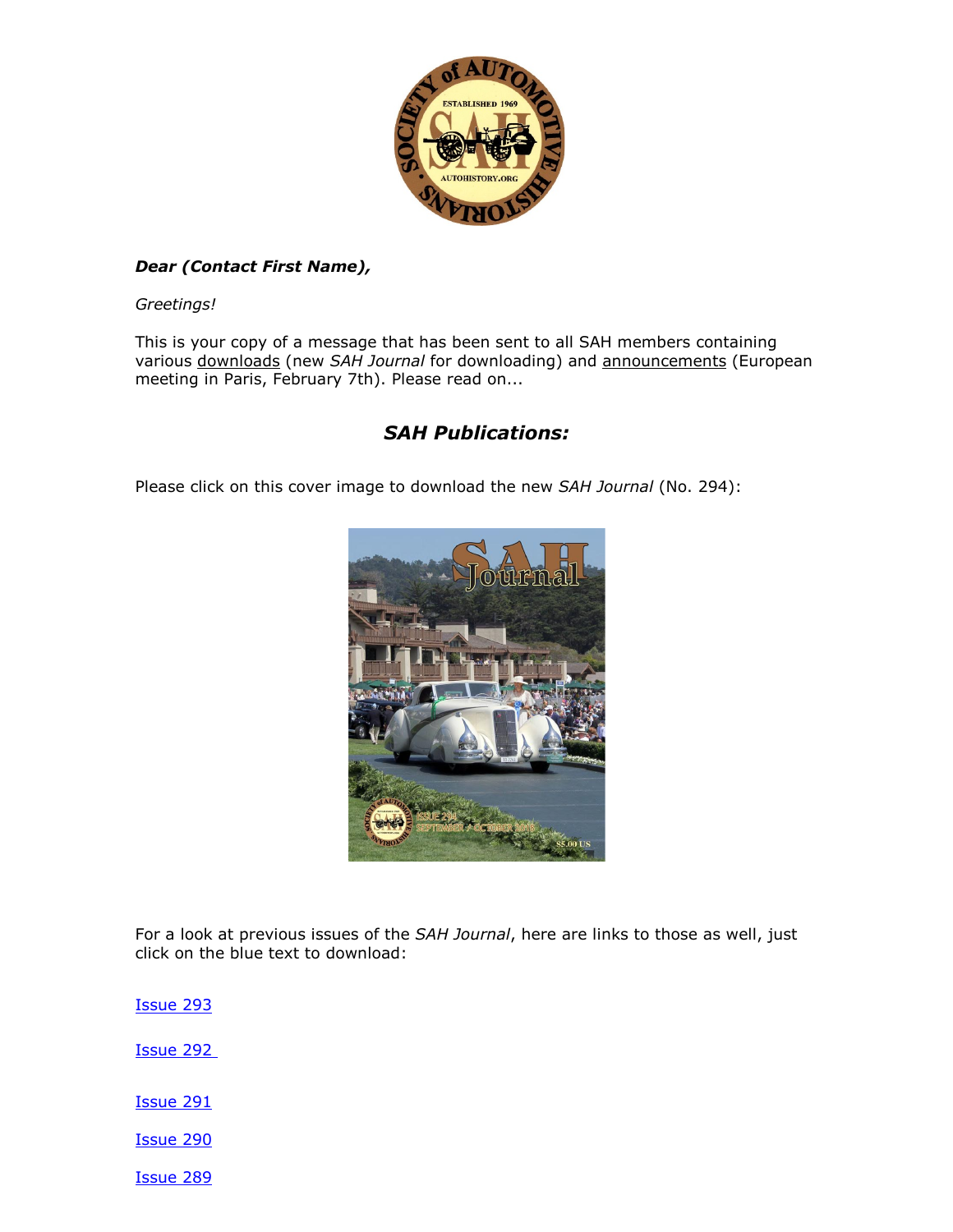In case you missed the last issues of *Automotive History Review*, via this email you can download the PDF files for the last three issues by clicking on these links:

[Automotive History Review -](https://emailfilteringservice.net/canit/urlproxy.php?_q=aHR0cDovL3IyMC5yczYubmV0L3RuLmpzcD9mPTAwMVo5ZmFHc1JFXy1XSXVXdmVkN3RucXJDek1ZdE5oUWpPd2dMVVMyU2U5QlRfMWllTGwySUtFTGNPU3lzMHRtRlJrVzdlT3JXQkN0S3RiSzNBZHFHVmJEZ0tZM1hkclBfX05zbi15V2tISHFObUk3SDR2X1hwb0ZYSTZBNDJwZDM0R1A3NTc3aktadUpjUmxJVEdwaEg3bWEtWnJVWW9Zd0Nab1d3emxnTXZZdXBKLW9WN0dYS2k3ZUpja05FdFBjWHBIQl8zc01fc3dQand2dXlkVWN6VWZrVXRnd3JuVVRQSG5OdVluVVBUT0dCVEg5a2JGdzdUdz09JmM9NFhzMnotcERNemlVaVpWWnpqU0FxSTN2Wm5GSl9YWjNZbld3QVFObl9JRlZwd3pkV0ZmSGlRPT0mY2g9Q0FtRm1adVBEOTh5U0JzVHpiNjhSeS00bjc5NWx4TXN0RmRGQnBVYzJydXVJOXhuM0lONVpBPT0%3D&_s=bXJlaWxseQ%3D%3D&_c=3062e059&_r=YWFjYS1vcmc%3D) No. 56

[Automotive History Review -](https://emailfilteringservice.net/canit/urlproxy.php?_q=aHR0cDovL3IyMC5yczYubmV0L3RuLmpzcD9mPTAwMVo5ZmFHc1JFXy1XSXVXdmVkN3RucXJDek1ZdE5oUWpPd2dMVVMyU2U5QlRfMWllTGwySUtFSE1FZFRxa0x4UkF5UTM5c3M3ejVBYjVOekltdjUtTFVEejRIbUxfNlBZV2dId09aMTJGZnItQTNkc19rMjFkazdWXzBaSkw2S0ludEd4c0dwTjMxTmVCeHBSWEpfSk1DYk5yeWVkNGsxNXB1bnp2LWNMWTBZMHdfRzR0cEtFVUNRTmZlQkMyOFBEMXRvZEw1X19tdDJJRkZINGpaUk9EbzgyWXpmV0ZrRFNQJmM9NFhzMnotcERNemlVaVpWWnpqU0FxSTN2Wm5GSl9YWjNZbld3QVFObl9JRlZwd3pkV0ZmSGlRPT0mY2g9Q0FtRm1adVBEOTh5U0JzVHpiNjhSeS00bjc5NWx4TXN0RmRGQnBVYzJydXVJOXhuM0lONVpBPT0%3D&_s=bXJlaWxseQ%3D%3D&_c=0c4d653e&_r=YWFjYS1vcmc%3D) No. 57

[Automotive History Review -](https://emailfilteringservice.net/canit/urlproxy.php?_q=aHR0cDovL3IyMC5yczYubmV0L3RuLmpzcD9mPTAwMVo5ZmFHc1JFXy1XSXVXdmVkN3RucXJDek1ZdE5oUWpPd2dMVVMyU2U5QlRfMWllTGwySUtFRzBvNWFaTWlYeUJLNXBocDZFWFJmdllvVlZXc1FiZlZVTHFjTkFnZTdHS3gtWHJoaE45MXpOQVVJTGtXNHZwOGZxWnJwNXpNX05TMmhxd3NuaVgxbEJrLVhxTm9nXy1iMnhqMFZreHczZ0xCSlRsTG90UlZELTRsMGZ1cVptUmpSMF9ILTUwR2lGTmFNN0xZQXBMOE90elFhVE1OWDhLMDFOLVY1T200Q1pvJmM9NFhzMnotcERNemlVaVpWWnpqU0FxSTN2Wm5GSl9YWjNZbld3QVFObl9JRlZwd3pkV0ZmSGlRPT0mY2g9Q0FtRm1adVBEOTh5U0JzVHpiNjhSeS00bjc5NWx4TXN0RmRGQnBVYzJydXVJOXhuM0lONVpBPT0%3D&_s=bXJlaWxseQ%3D%3D&_c=4c2ae22d&_r=YWFjYS1vcmc%3D) No. 58





# *SAH in Paris XXIV European Meeting February 7, 2016 at the Automobile Club de France*

After a one-year absence from our traditional venue in the City of Light, we're pleased to announce that the Society's European Meeting will return to the historic Automobile Club de France, the world's oldest motoring organization.

 Our 24th gathering in Paris will take place on **Thursday, February 7, 2019** at the Club headquarters on the Place de la Concorde. This is the evening of the second day of Rétromobile, Europe's largest indoor historic car event. **We are pleased to have negotiated a lower prix fixe for the dinner, €95.00 (currently about \$108.00 US), including beverages.** Dinner will be served at 8:00 PM Central European Time, but come earlier for networking and meeting old friends over drinks. A number of SAH awards will also be presented.

 Space is limited, so make your reservations now by contacting our French organizer *Laurent Friry* [\(laurent.friry@gmail.com\)](mailto:laurent.friry@gmail.com), *Peter Moss* in the United Kingdom [\(peter.moss12@btinternet.com\)](mailto:peter.moss12@btinternet.com) or *Kit Foster* in the USA [\(kit@kitfoster.com\)](mailto:kit@kitfoster.com). Payment is best made via **PayPal** to Laurent at his email address-use the "Friends and Family" option for the best currency exchange. Please email him for other arrangements.

 The **Automobile Club de France** is located at 6 Place de la Concorde, Paris 75008, Metro station Concorde on Ligne 12. Rétromobile takes place at Paris Expo, Porte de Versailles from February 6th to 10th. Paris Expo is also easily accessed via Metro Ligne 12.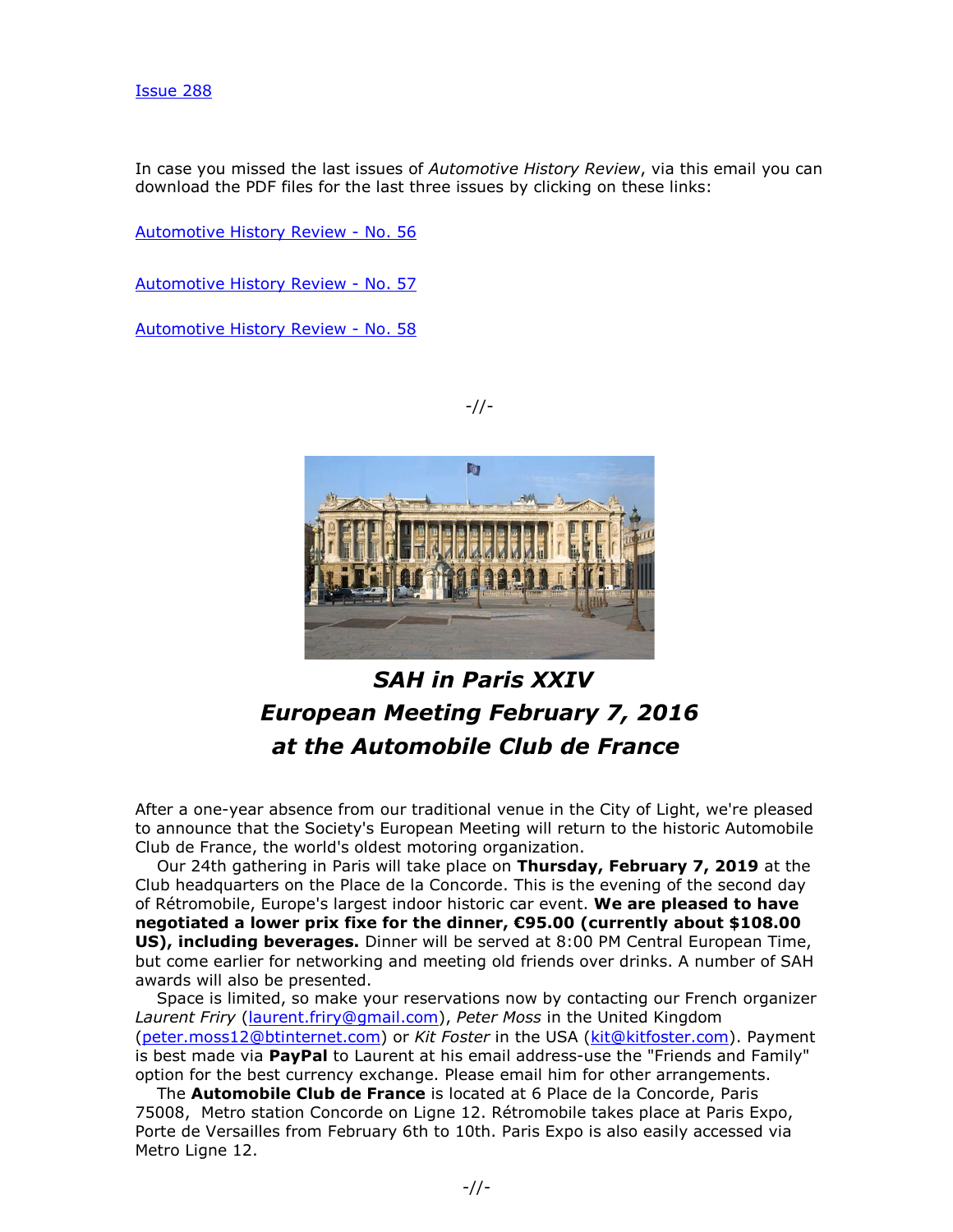# *Automotive History in Film*

Here are a few videos of interest. The first gives a brief look at the V16 on the cover of the current issue of the *SAH Journal*, just click on this image to view the video:



The fourth annual Michael R. Argetsinger Symposium on International Motor Racing History is a feature article in the current issue of the *SAH Journal*. While we don't have a video of *Karl Ludvigsen's* presention on Railton from the symposium, here's a video of Karl on the subject from earlier in the year, just click on this image to view the video:



Related to the symposium, The International Motor Racing Research Center has its own channel, just click on this image to take you there:





### **Membership Matters**

#### *IF you have not renewed your membership, did you know you could renew your membership right on line?*

Just go to the SAH's website: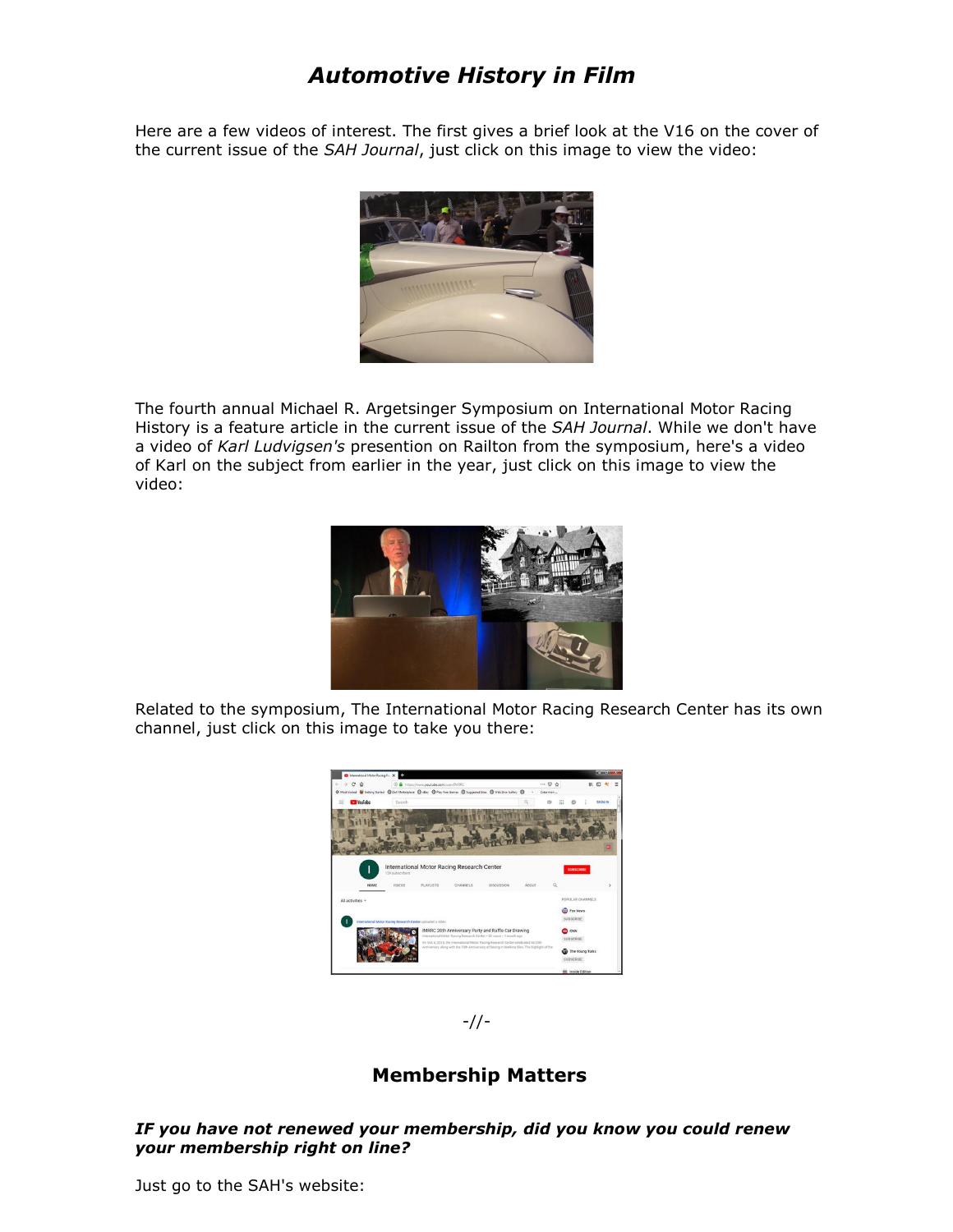**autohistory.org** - or, to get to the renewal page quickly, just [click here.](https://emailfilteringservice.net/canit/urlproxy.php?_q=aHR0cDovL3IyMC5yczYubmV0L3RuLmpzcD9mPTAwMVo5ZmFHc1JFXy1XSXVXdmVkN3RucXJDek1ZdE5oUWpPd2dMVVMyU2U5QlRfMWllTGwySUtFS3hXMGR0MmpfaHBEWC1WeE1UcDhWRVBLY3NESkRyVXVIZ3BoMFpaaFdoZEZiTmtHbHpzTkxyVkpwMno2a2lCcVZVNDdzZ1gzYmllemJnZWZRTXJuVHBYWmRPbS1jVUJJNmF5T1lOWDM4Uk1VMzVmUEVURmh6OTRWeWtFd2VlS0FGMUtWN0VhcnR1OURsamNYZnlRVHprPSZjPTRYczJ6LXBETXppVWlaVlp6alNBcUkzdlpuRkpfWFozWW5Xd0FRTm5fSUZWcHd6ZFdGZkhpUT09JmNoPUNBbUZtWnVQRDk4eVNCc1R6YjY4UnktNG43OTVseE1zdEZkRkJwVWMycnV1STl4bjNJTjVaQT09&_s=bXJlaWxseQ%3D%3D&_c=7ef5e0a8&_r=YWFjYS1vcmc%3D)

As a reminder, the SAH has recently introduced digital membership at the annual dues rate of \$20. A digital member has all SAH member rights and privileges, but all media and communication is delivered (via these emails sent via "Constant Contact") and available electronically via the SAH website, again at: **autohistory.org**.

Please note: while regular annual membership dues for North America (U.S. / Canada / Mexico) remains at \$50, given ever increasing postage expenses, annual "Overseas" membership (all territories beyond U.S. / Canada / Mexico) has been set at \$60.

Like all members, digital members have full access to the "members only" section of the website, which includes all the past issues of the SAH Journal and the Automotive History Review. From time-to-time, the SAH produces a printed member directorywhile digital members will not receive a printed copy, the website has a member directory with full search capabilities. If digital members wish to purchase a directory as well as issues of other SAH publications, they are available at their given price plus postage.

New Member Benefits (Publisher Discounts!): we are pleased to announce that our members can now purchase books from Veloce Publishers (see: veloce.co.uk) at a 35% discount, and books from Racemaker Press (see: racemaker.com) at a 15% discount. Just use your SAH member number when ordering. Recognizing that our members are car and book enthusiasts, we will try to add more publishers to this list.

Website Benefits: all members are entitled to access the "members only" section of the SAH website: autohistory.org. There, you will find portals to access all the issues of the SAH Journal and the Automotive History Review as well as other features, like the photos and images library; and the website will continue to expand its features and benefits.

-//-

Reminder: *Have you checked or updated your member profile online lately?* Add your interests to your profile, as well as adding any updates to your member profile by going to autohistory.org - to go to that page quickly, just [click here.](https://emailfilteringservice.net/canit/urlproxy.php?_q=aHR0cDovL3IyMC5yczYubmV0L3RuLmpzcD9mPTAwMVo5ZmFHc1JFXy1XSXVXdmVkN3RucXJDek1ZdE5oUWpPd2dMVVMyU2U5QlRfMWllTGwySUtFS3hXMGR0MmpfaHBEWC1WeE1UcDhWRVBLY3NESkRyVXVIZ3BoMFpaaFdoZEZiTmtHbHpzTkxyVkpwMno2a2lCcVZVNDdzZ1gzYmllemJnZWZRTXJuVHBYWmRPbS1jVUJJNmF5T1lOWDM4Uk1VMzVmUEVURmh6OTRWeWtFd2VlS0FGMUtWN0VhcnR1OURsamNYZnlRVHprPSZjPTRYczJ6LXBETXppVWlaVlp6alNBcUkzdlpuRkpfWFozWW5Xd0FRTm5fSUZWcHd6ZFdGZkhpUT09JmNoPUNBbUZtWnVQRDk4eVNCc1R6YjY4UnktNG43OTVseE1zdEZkRkJwVWMycnV1STl4bjNJTjVaQT09&_s=bXJlaWxseQ%3D%3D&_c=7ef5e0a8&_r=YWFjYS1vcmc%3D)

#### -//-

Advertising is available and welcome in the *SAH Journal*. To download the details and rates, just click on this link: **SAHJ Rate Card.** "Billboard" announcements are also welcome - just contact the editor.

Thank you for your time, attention, and support.

Sincerely,

Rubén L. Verdés Editor SAH Journal The Society of Automotive Historians